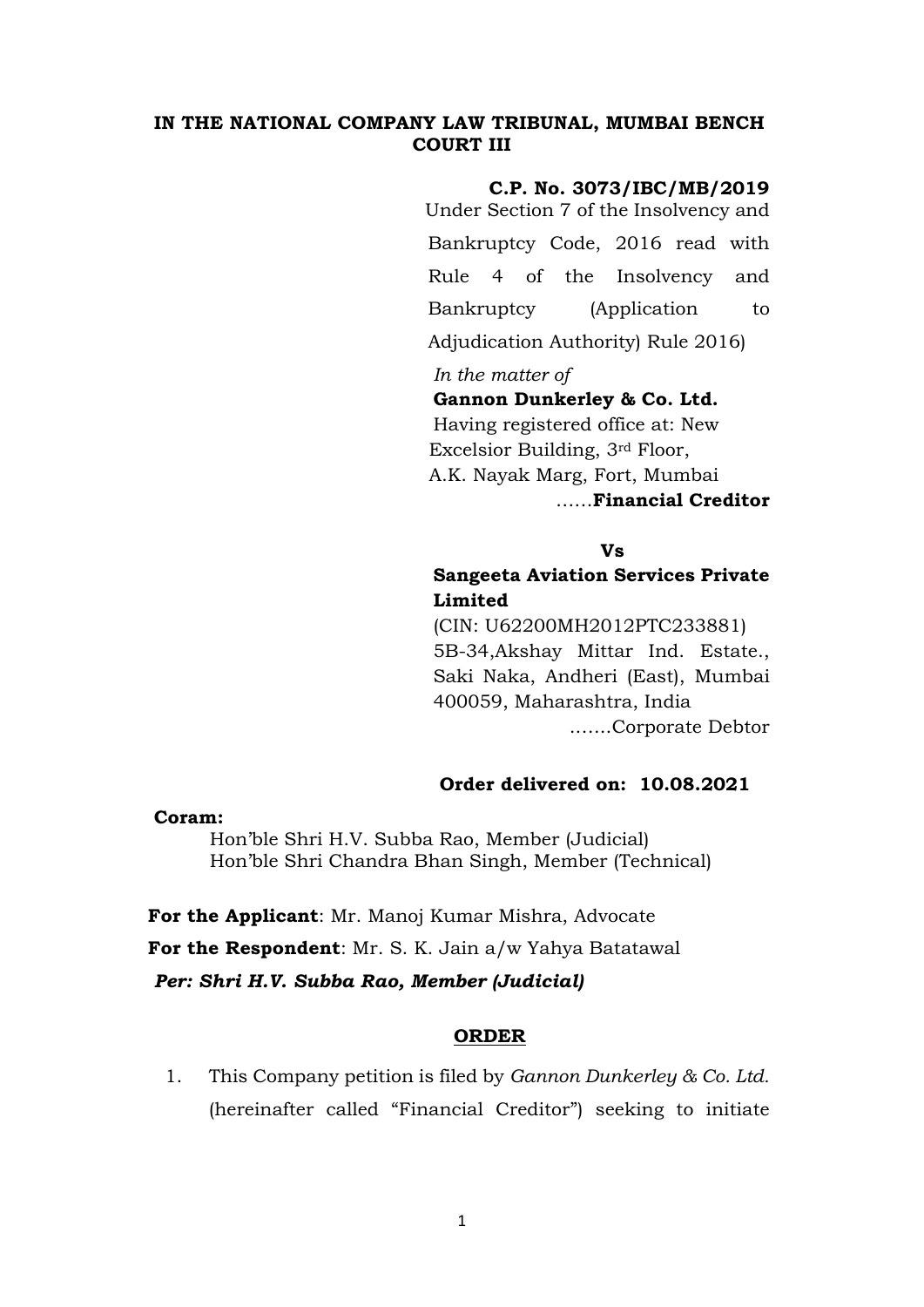Corporate Insolvency Resolution Process (CIRP) against *Sangeeta Aviation Services Private Limited* (hereinafter called "Corporate Debtor") alleging that the Corporate debtor committed default in making payment to the Financial Creditor. This petition has been filed by invoking the provisions of Section 7 Insolvency and Bankruptcy Code, 2016 (hereinafter called "Code") read with Rule 4 of Insolvency & Bankruptcy (Application to Adjudicating Authority) Rules, 2016.

2. The present petition is filed before this Adjudicating Authority on the ground that the Corporate Debtor failed to make payment of a sum of Rs. 1,32,25,753/- and the Financial Creditor sought resolution.

# 3. **The submissions of the Financial Creditor are as follows**:-

- i. During the May 2017 and on 22.03.2017 the Financial Creditor provided financial help to the Corporate Debtor.
- ii. As a part of repayment, the Corporate Debtor executed two bills of exchange for an amount of Rs. 50 lacs each to be due on 22.06.2017 and 14.05.2018 respectively.
- iii. On consistent failure of the Corporate Debtor to repay the dues, the Financial Creditor approached to the Bombay High Court.
- iv. Hon'ble Bombay High Court was pleased to pass an order for the payment of Rs. 1 crore along with interest  $\omega$  12% per annum totalling to Rs. 1,21,71,242/- along with a cost of Rs. 5.20 Lacs.
- v. As on the date, the total amount due is Rs. 1,32,25,753/- (Rupees One Crore Thirty-Two Lacs Twenty-Five Thousand Seven Hundred Fifty-Three only)
- vi. Even after the Hon'ble Bombay High Court's order, the Corporate Debtor has failed to make the payment.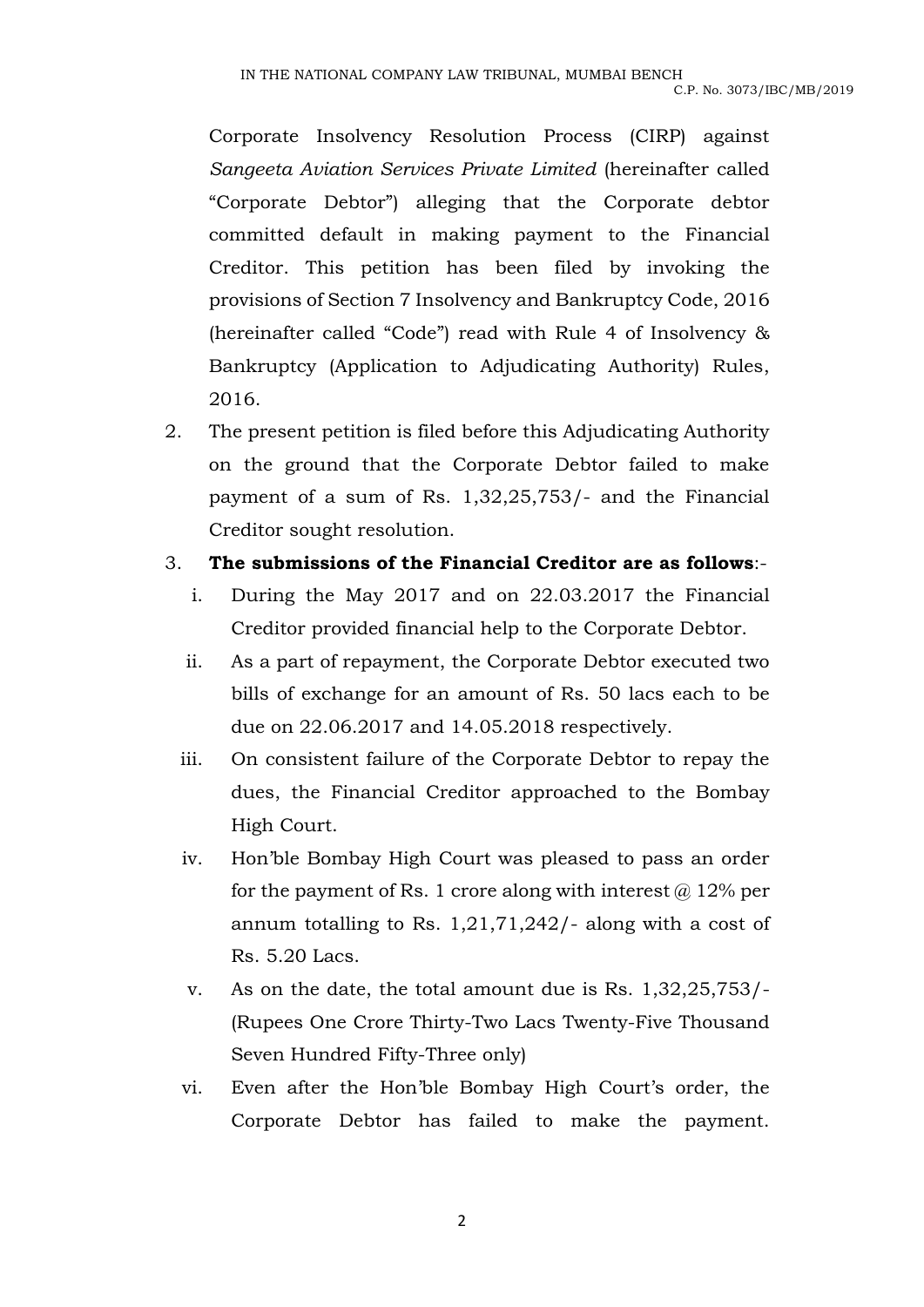Therefore, this petitioner for initiating the Corporate Insolvency Resolution Process against the Corporate Debtor.

### **4. The submissions of the Corporate Debtor are as follows:-**

- i. The Corporate Debtor submitted in his written submissions that in Part II of Form 1 which is a Statutory Form prescribed under Rule 4 of the Insolvency & Bankruptcy (Application to Adjudicating Authority) Rule, 2016 at Sr. No. 6, the applicant has given details of Section 55(2) of the IBC, 2016 which is applicable only to Fast Track Insolvency Resolution Process under Chapter 4 of the IBC, 2016. The Corporate Debtor submits that the Application is not filed under Fast Track Insolvency Resolution Process. Hence, the particulars given in Part II at Sr. No. 6 are not in conformity with the details required to be filled in.
- ii. In Form 2 which is a Statutory form annexed at page Nos. 16-17 of the Applicant, the proposed IRP has made glaring discrepancies and errors such:
	- a. The name should be proposed by the Applicant i.e. Gannon Dunkerley & Co. Ltd. However, it has mentioned that, '…*have been proposed as the Interim Resolution Professional by Mr. Manoj Kumar Mishra, Advocate, Bombay High Court and Insolvency Professional in connection with the…'*
	- b. The IRP has failed to make disclosures in accordance with the code of conduct for Insolvency Professionals as set out in the IBBI (Insolvency Professionals) Regulations, 2016.
	- c. Declaration given by the Proposed IRP is unsigned.
	- d. The attachment mentioned as Form 5 instead of Form-1.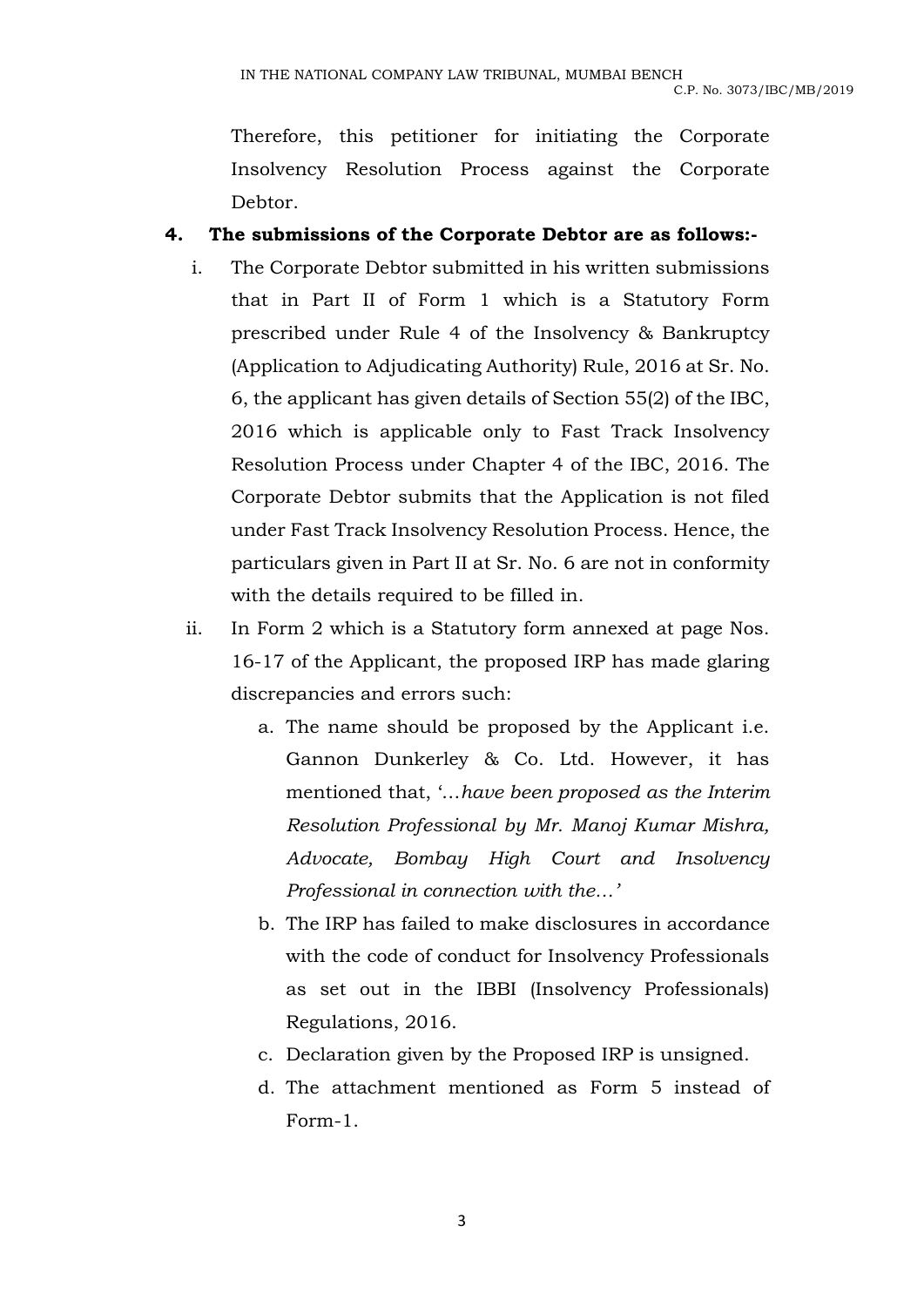iii. In part IV of Form 1, the total amount of debt granted and date of disbursement are given. The applicant has included interest amounting to Rs. 27,05,753/- based on order dated 09.01.2019 passed by Hon'ble Bombay High Court in Summary Suit No. 714 of 2018. However, the Applicant claims that it is a Financial Creditor. Hence, it has to satisfy necessary ingredients as prescribed in IBC, 2016 i.e. the Applicant is a financial Creditor under Section 5(7) and the amount advanced by him is a Financial Debt under Section 5(8). However the applicant's claim is based on a decree passed by the Hon'ble Bombay High Court. Whereas the Hon'ble Bombay High Court has allowed interest at the rate of 12% per annum as an appropriate compensation which is normally allowed in Recovery Civil Suits. Thus, it is abundantly clear that there was no stipulation for payment of interest on the amount advanced by the Applicant to the Corporate Debtor Company. Hence, in absence of any Agreement prescribing interest to be paid by the Corporate Debtor on the amount advanced by the Financial Creditor, such advance does not become a Financial Debt under Section 5(8)(a) of the IBC, 2016. The Corporate Debtor further submitted that in absence of any stipulation for payment of interest, the Corporate Debtor has not paid any interest on the amount advanced by the Financial Creditor to the Corporate Debtor. The Corporate Debtor, therefore, submitted that the Financial Debtor's claim is based on the order passed by the Hon'ble Bombay High Court. The applicant, therefore, miserably failed to establish that it is a Financial Creditor under Section 5(7) and the amount advanced by the Financial Creditor is a Financial Debt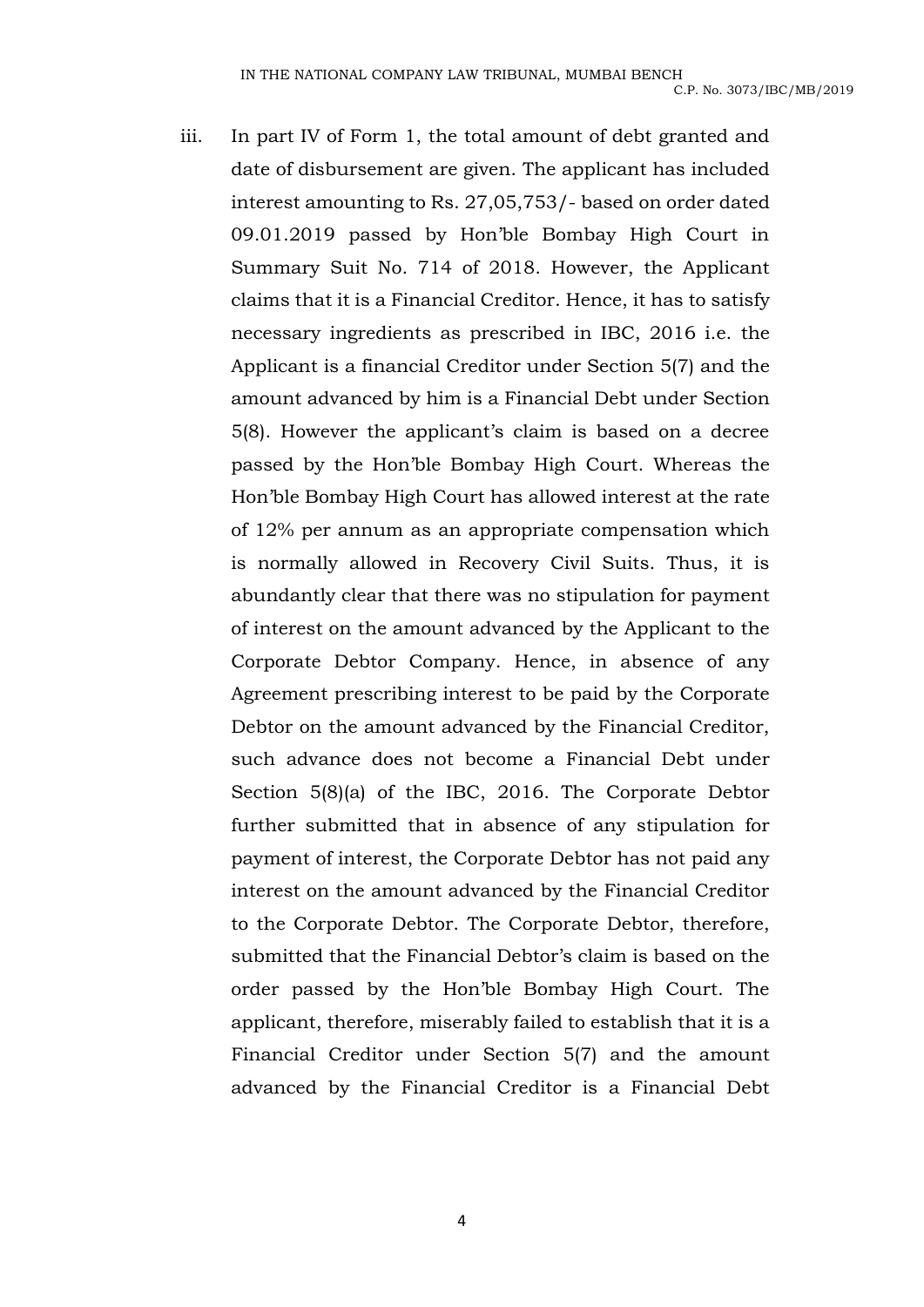under any of the sub-clauses 'a' to 'i' of Section 5(8) of the IBC, 2016.

- iv. The Corporate Debtor further says and submitted that in absence of satisfaction of necessary ingredient to claim as a Financial Debt, the applicant has to clinchingly establish that the amount advanced by it had time value of money to fulfil the condition as prescribed in 5(8)(a) of the IBC, 2016 or the Applicant has to establish that the amount advanced by it to the Corporate Debtor had a commercial effect to satisfy the condition prescribed under Section 5(8)(f) of the IBC, 2016. Since, the applicant is neither a Shareholder nor a Director of the Corporate Debtor, the ratio of Judgment passed by the Hon'ble NCLAT in *Shailesh Sangani Vs. Joel Cardoso and Anr. (CA(AT)(Ins) NO. 616 of 2018)* does not apply.
- v. The Corporate Debtor further submitted that the applicant has claimed a sum of Rs. 5,20,000/- towards legal cost based on the Decree passed by the Hon'ble Bombay High Court. This further proves that the Applicant's claim before the Hon'ble Bombay High Court was based on money suit and at the best the Applicant is a Creditor of the Corporate Debtor but not a Financial Creditor under Section 5(7) of the IBC, 2016.
- vi. The applicant in its Application has given date of default as 14.05.2018. Since, the amount advanced by the Applicant is not a Financial Debt under Section 5(8) of the IBC, 2016, the question of Applicant's satisfying the definition of Debt under Section 3(11) of the IBC, 2016 does not arise. Since the Applicant has miserably failed to prove that the amount advanced by it to the Corporate Debtor is covered within the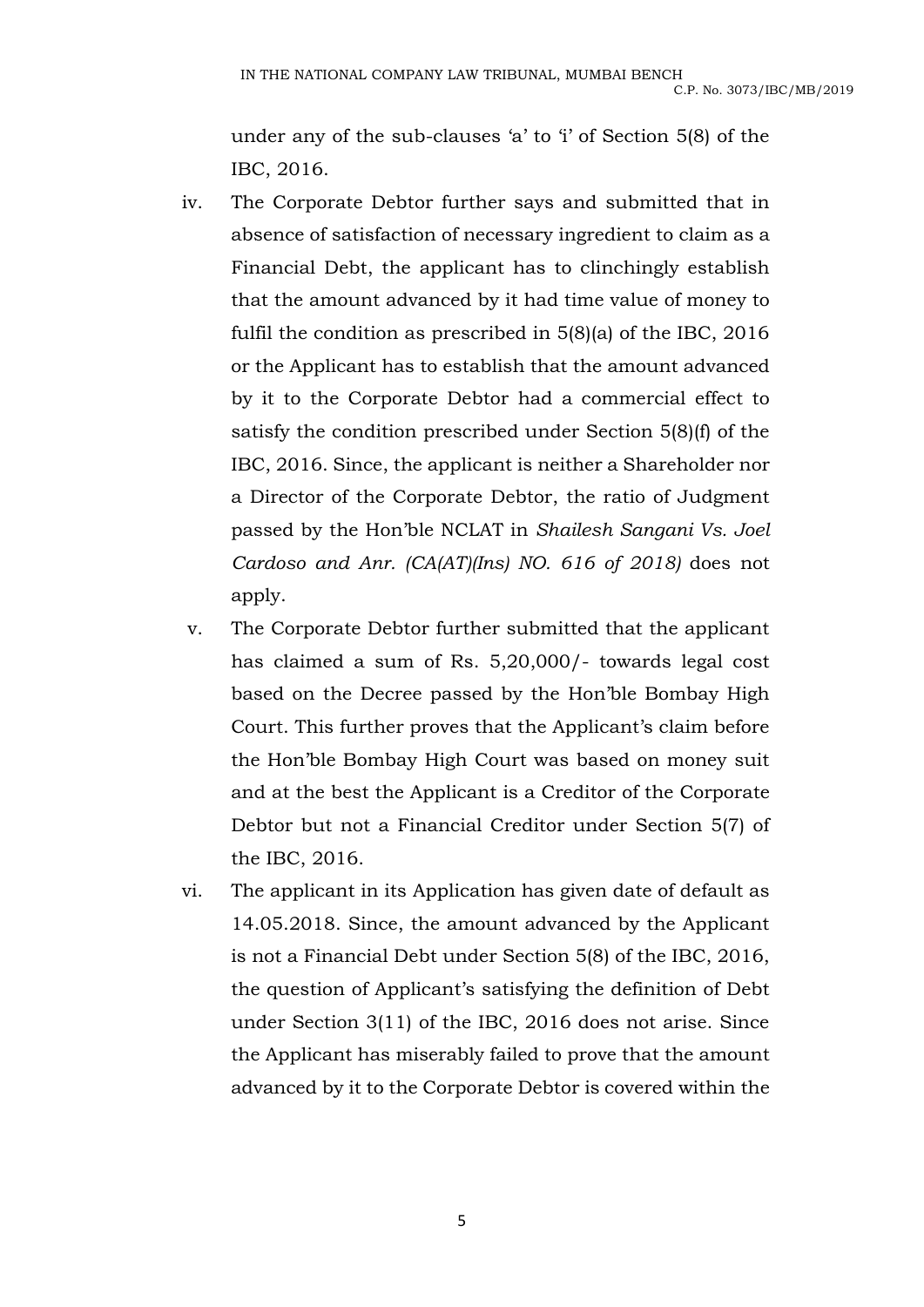meaning of Debt under Section 3(11) and the amount so advanced is a Financial Debt under Section 5(8) of the IBC, 2016, the occurrence of any Default under Section 3(12) does not arise.

# **Findings**

- 1. In the light of above pleadings, the following issues falls for consideration:
	- i. Whether the present Company Petition filed by Financial Creditor on the basis of a decree passed by the Hon'ble Bombay High Court against the Corporate Debtor is maintainable?
	- ii. Whether the defence taken by the Corporate Debtor is legally sustainable in law?
- 2. Heard both sides and perused the record. The learned counsel appearing for the Financial Creditor submitted that the Financial Creditor has advanced an amount of Rs. 1 crore to the Corporate Debtor in the month of March and May 2017 respectively and the Corporate Debtor in receipt of the said amount executed two bills of exchange dated 22.03.2017 and 31.05.2017.
- 3. Counsel for the Financial Creditor further submitted that subsequently the Corporate Debtor failed to Honour the liability for which the Financial Creditor was constrained to file a suit in the Hon'ble Bombay High Court and obtained a decree and judgement dated 09.01.2019.
- 4. Counsel for the Financial Creditor also relied on the Ruling of Hon'ble NCLAT **in M/s Ugro Capital Limited Vs. M/s Bangalore Dehydration and Drying Equipment Co. Pvt. Ltd. (BDDE)** to substantiate that an application under Section 7 can be filed by Financial Creditor basing on a decree passed by the Competent Court. Thus, he prayed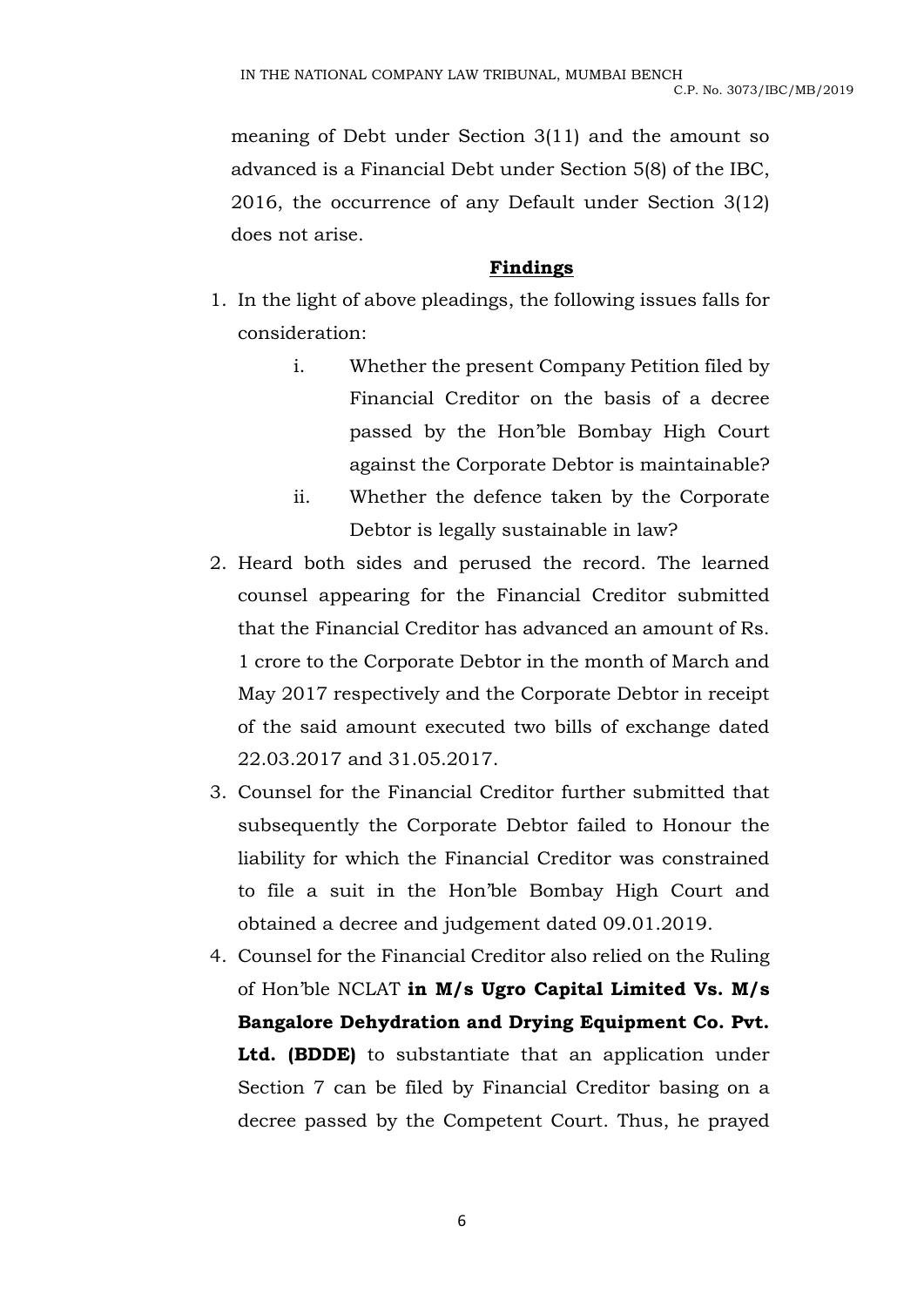for admission of the above Company Petition since the above Company Petition fulfils all the legal requirements for admission viz. debt, default and also limitation.

- 5. Mr. S.K. Jain, Chartered Accountant, appearing for the Corporate Debtor submitted his arguments contending that the claim of the Financial Creditor does not become a Financial Debt within the code. He further contends that the applicant has filed money suit in the Hon'ble Bombay High Court and the Hon'ble High Court has allowed interest  $@12\%$  per annum as an appropriate compensation for the time value of money. He further contended that the above Company Petition is based on a decree passed by the Hon'ble Bombay High Court in a money suit and at best the applicant is a creditor of the Corporate Debtor but not a Financial Creditor under Section 7, Clause (8) of the Code. He also relied on the Judgment of Hon'ble NCLAT in *Shree Ambica Rice Mill Vs. M/s Kaneri Agro Industries Limited.*
- 6. It is an admitted case on both sides that the above Company Petition is filed basing on a decree passed by the Hon'ble Bombay High Court against the Corporate Debtor. The advocate appearing for the Financial Creditor cited the above ruling of Hon'ble NCLAT in which the Hon'ble NCLAT held that a Company Petition filed on the basis of a decree is a Financial Debt within the meaning of the Code. All the above pleas of the Corporate Debtor with regard to the interest etc. are beyond the scope of this petition since this Tribunal has no power to decide the validity or correctness of a decree passed by the Hon'ble High Court. The decree passed by the Hon'ble Bombay High Court is binding on the Corporate Debtor. If at all the Corporate Debtor is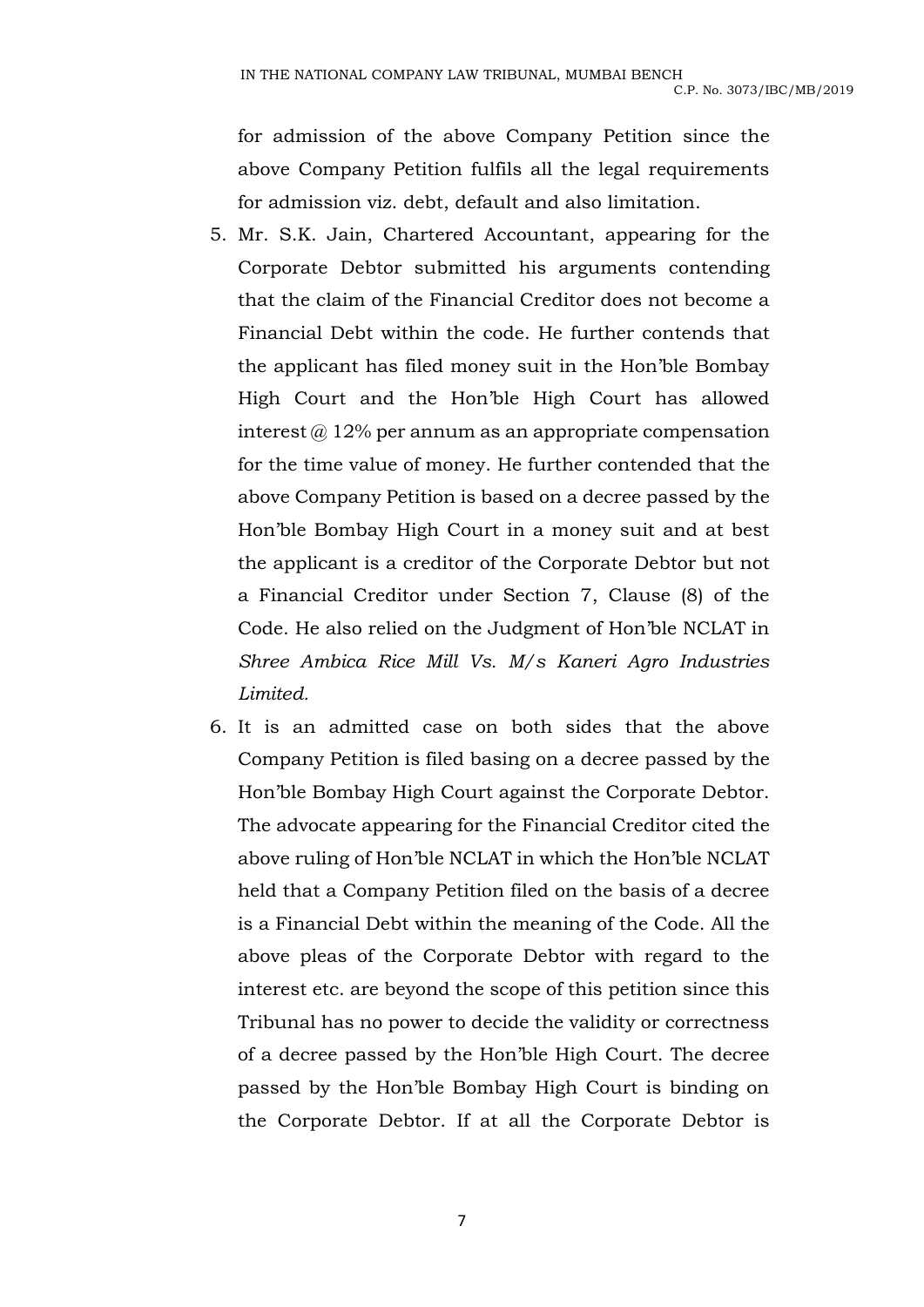aggrieved against the decree passed by the Hon'ble Bombay High Court, his remedy is only to file an appeal against the decree. It appears the time for preferring an appeal against the decree is over without any appeal being filed and thus attained finality. It is not out of place to mention here that recently the Hon'ble Supreme Court in the case of **M/S Orator Marketing Pvt. Ltd. vs M/S Samtex Desinz Pvt. Ltd.** held that stipulation of payment of interest is not a condition precedent to qualify as a financial debt.

7. All the above defences raised by the Corporate Debtor are not legally sustainable and are liable to be rejected. This Bench is of the considered opinion that the above Company Petition filed by the Financial Creditor basing on a decree is maintainable and is liable to be admitted. The petitioner has also suggested the name of proposed Interim Resolution Professional in part-3 of the Petition along with his consent letter in Form-2. Thus, the present Company Petition satisfies all the necessary requirement for admission. Accordingly, the above Company Petition is admitted by passing the following:

## **ORDER**

- a. The above Company Petition No. (IB) -3073(MB)/2019 is hereby allowed and initiation of Corporate Insolvency Resolution Process (CIRP) is ordered against Sangeeta Aviation Service Pvt. Ltd.
- b. This Bench hereby appoints **Mr. Modilal Dhanraj Pamecha** Insolvency Professional, Registration No: IBBI/IPA-001/IP-P01231/2018-19/12127 as the Interim Resolution Professional to carry out the functions as mentioned under the Insolvency & Bankruptcy Code, 2016.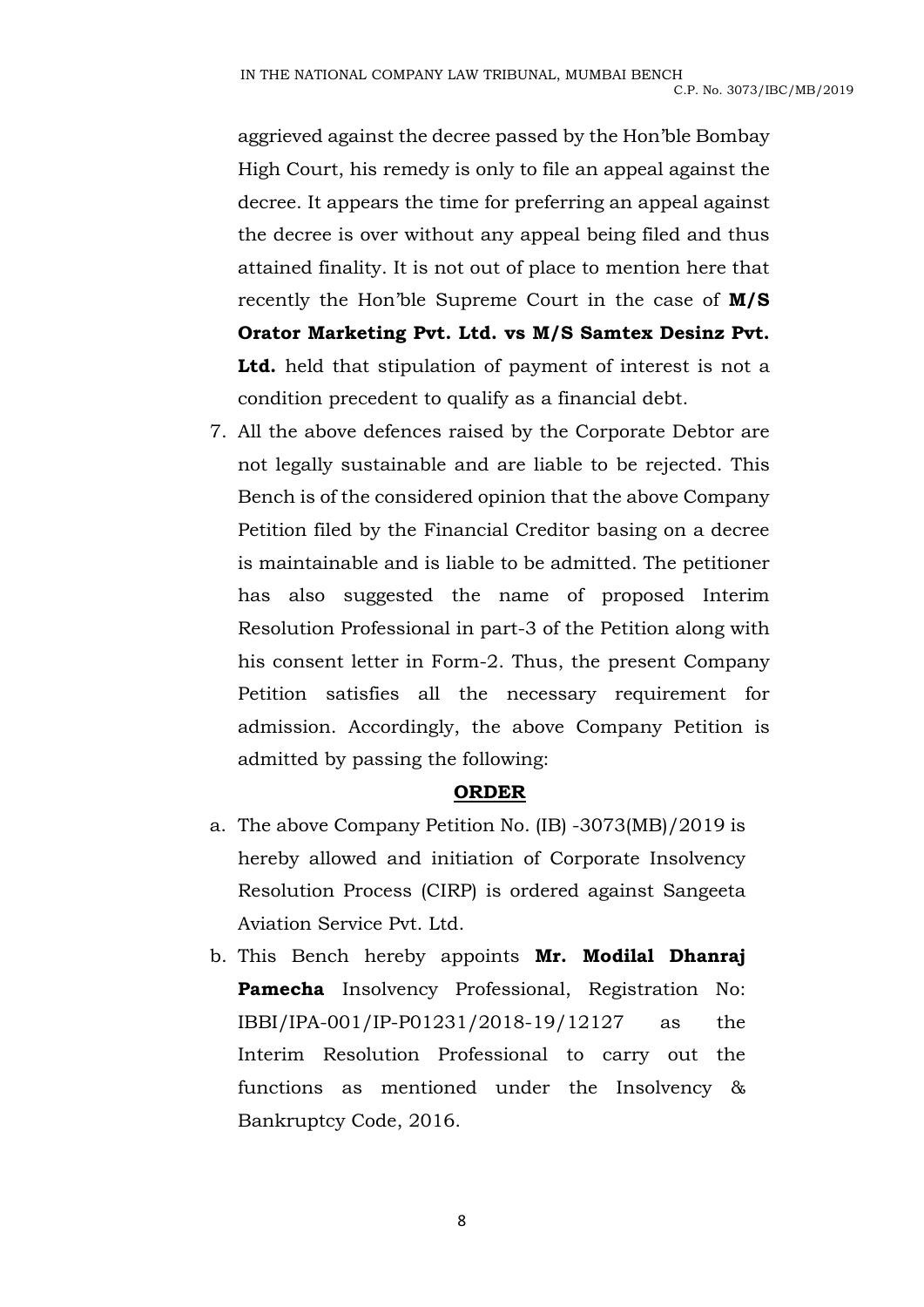- c. The Financial Creditor shall deposit an amount of Rs.5 Lakh towards the initial CIRP cost by way of a Demand Draft drawn in favour of the Interim Resolution Professional appointed herein, immediately upon communication of this Order.
- d. That this Bench hereby prohibits the institution of suits or continuation of pending suits or proceedings against the corporate debtor including execution of any judgment, decree or order in any court of law, tribunal, arbitration panel or other authority; transferring, encumbering, alienating or disposing of by the corporate debtor any of its assets or any legal right or beneficial interest therein; any action to foreclose, recover or enforce any security interest created by the corporate debtor in respect of its property including any action under the Securitization and Reconstruction of Financial Assets and Enforcement of Security Interest Act, 2002; the recovery of any property by an owner or lessor where such property is occupied by or in the possession of the Corporate Debtor.
- e. That the supply of essential goods or services to the Corporate Debtor, if continuing, shall not be terminated or suspended or interrupted during moratorium period.
- f. That the provisions of sub-section (1) of Section 14 shall not apply to such transactions as may be notified by the Central Government in consultation with any financial sector regulator.
- g. That the order of moratorium shall have effect from the date of pronouncement of this order till the completion of the corporate insolvency resolution process or until this Bench approves the resolution plan under sub-